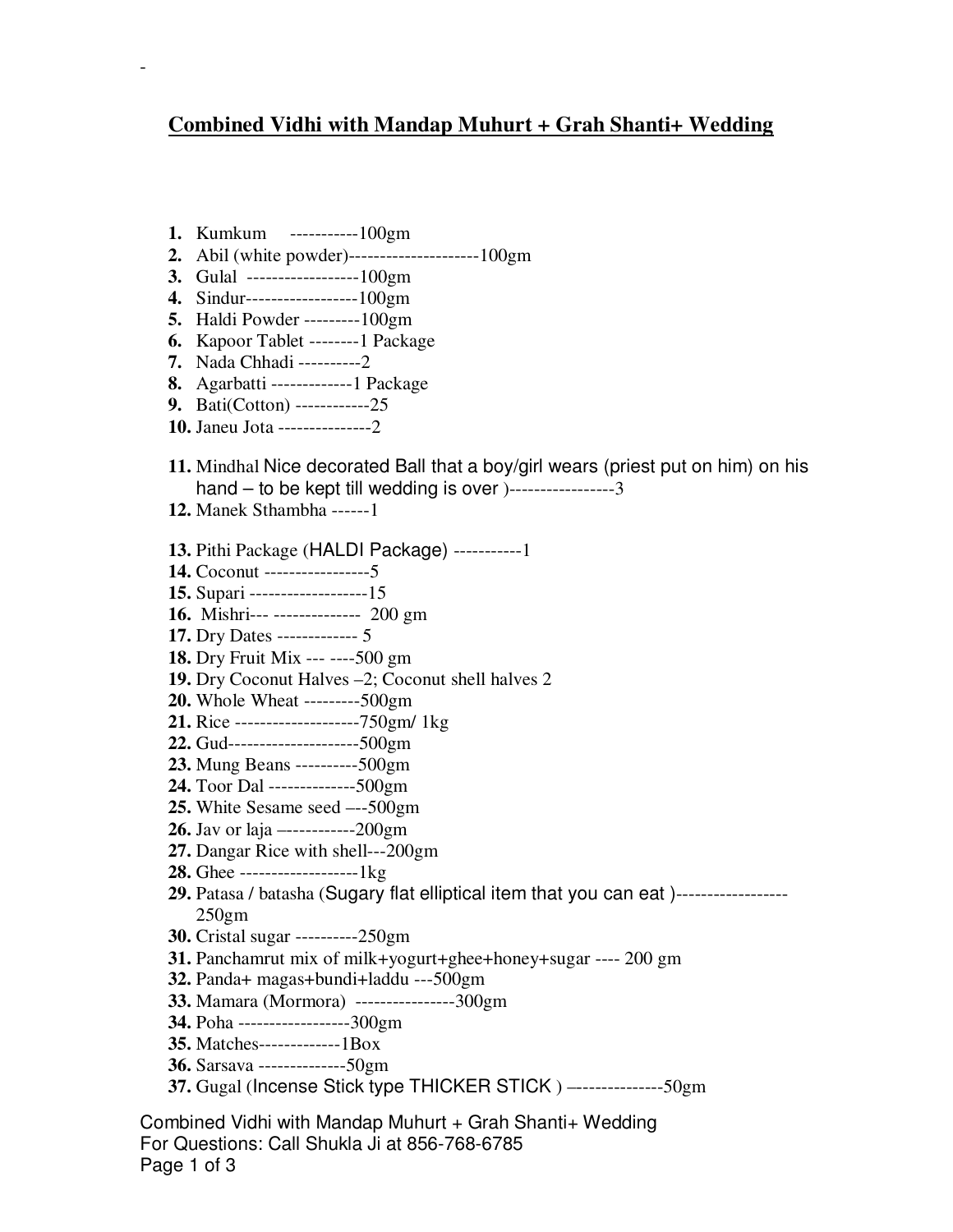- **38.** Havan Samagri Package------2
- **39.** Fire wood for havan –1 package from Home Depot
- **40.** Five Different kinds of Fruits –five fruits of each kind
- **41.** Banana –1 dozen
- **42.** Paan 20

-

- **43.** Ramand divda When Girls Mother go to Greet the Baaraat she takes a Silver tray with Swastika painted on it and a diya is lighted in it (there is a special place for this diya)----------------------------------------–1
- **44.** Carnation Flower Bunches –5
- **45.** Rose Flower Bunch -----------2
- **46.** Varamala for Bride & groom ---3 Garlands or 4
- **47.** White Cloth –---------2 yards
- **48.** Red Cloth –-----------1 yard
- **49.** Fruit Basket
- **50.** Sweets Basket
- **51.** Kalva or Moli (Kalva is a Ritual when the groom comes to Mandap just before that he is fed/shown some food by his sister-in-law ) –------ 200gm
- **52.** Kodia /diya / Clay pot- (in which we light Diya during Diwali) –--------5
- **53.** Necklace-Mangal sutra 1
- **54.** Cinnamon -------------50gm
- **55.** Clove ------------------50gm
- **56.** Cardimon------------- 50gm
- **57.** Dub/ Durva (Green Grass)
- **58.** Thali -------------------2
- **59.** Katori -----------------5
- **60.** Spoons ---------------–5
- **61.** Kalash –---------------1
- **62.** Glass -------------------1
- **63.** Jugs –-------------------2
- **64.** Cotton Napkins(new hand towels) –5
- **65.** Paper Towel roll ----------------------1
- **66.** Havan Kund –Alluminium Trays -4
- **67.** Ganesh Ghada/ Matli ---------------1
- **68.** Gotrej Ghada/ Matli ---1

(Gotrej: - When marriage takes place - before that at Sthapan of Lord Ganesh (Start of Ganesh Puja) the family puts a CLAY UTENSIL with DIYA in it - THIS IS DEPENDING ON FAMILY TRADITION (People from Surat area and Patel families do this a lot). On that utensil they put Red Cloth - for Worshiping their Kul-Devi (Mataji like Amba Ma or Kali ma or Lakshmi ma etc whom their family considers as KUL-DEVI i.e their forefathers/ancestors worship). They place this Utensil with red cloth etc tied to it and decorate it place it near the area where Puja takes place.

When Grah-Shanti is over they take that utensil/Matli (Matli is clay untensil that we used to drink water from in INDIA) and have a procession of ladies from one place (usually friend or neighbor) to their own house. They welcome it and place it at the same place again. They

Combined Vidhi with Mandap Muhurt  $+$  Grah Shanti $+$  Wedding For Questions: Call Shukla Ji at 856-768-6785 Page 2 of 3